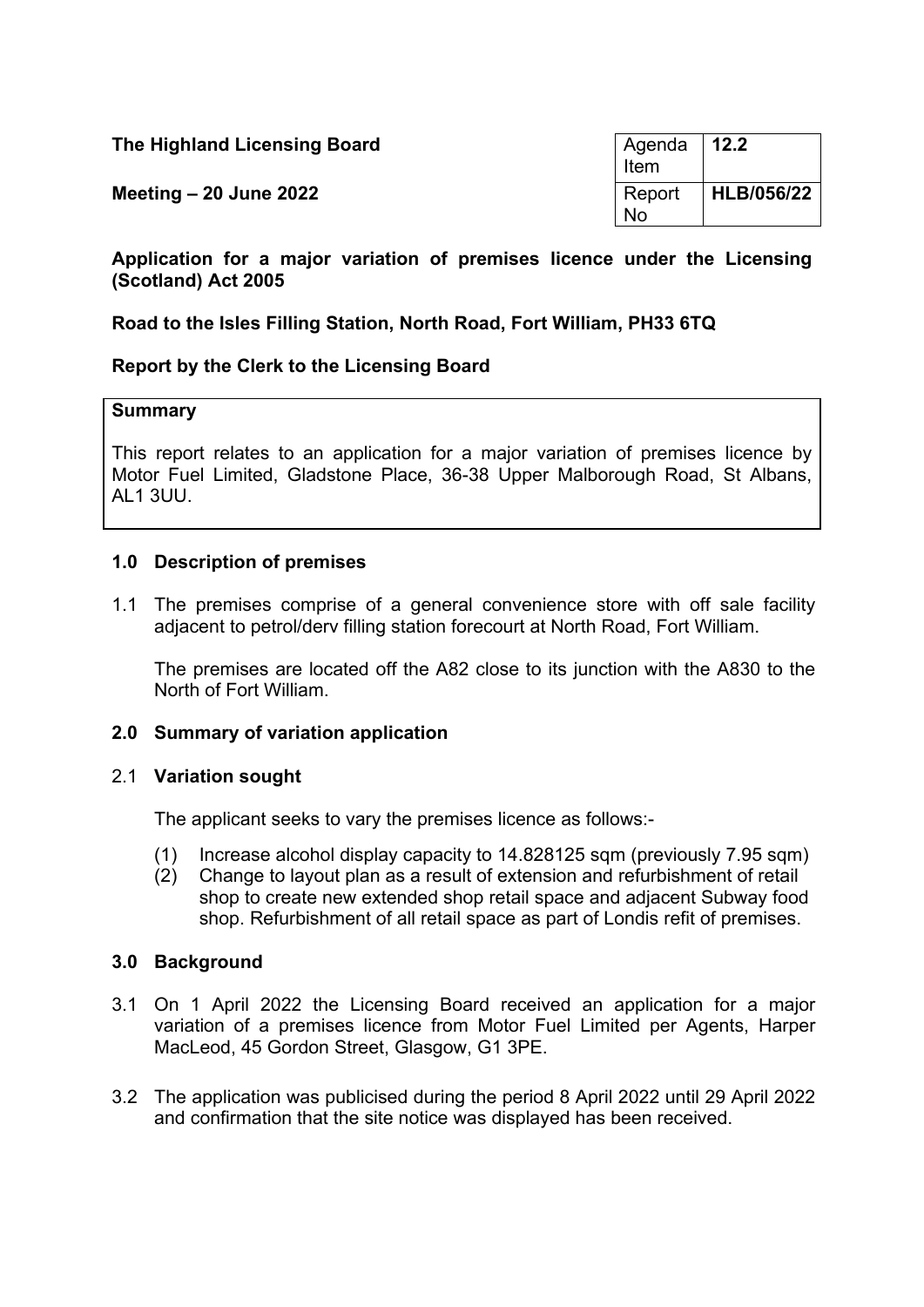- 3.3 In accordance with standard procedure, Police Scotland, the Scottish Fire and Rescue Service and the Council's Community Services (Environmental Health) and Planning and Building Standards were consulted on the application.
- 3.4 Notification of the application was also sent to NHS Highland and the local Community Council.
- 3.5 Further to this publication and consultation process, no timeous objections or representations have been received.
- 3.6 The applicant must nevertheless be given the opportunity to be heard before the Board determines the application and has accordingly been invited to the meeting. The applicant has been advised of the hearings procedure which may also be viewed via the following link:

[https://www.highland.gov.uk/downloads/file/6399/licensing\\_hearings\\_procedurel](https://www.highland.gov.uk/downloads/file/6399/licensing_hearings_procedurelicensing_board) [icensing\\_board](https://www.highland.gov.uk/downloads/file/6399/licensing_hearings_procedurelicensing_board)

## **4.0 Legislation**

4.1 The Licensing Board must in considering and determining the application, consider whether any grounds of refusal apply and if none of them applies, the Board must grant the application.

Relevant grounds of refusal may be: -

- 1. the grant of the application will be inconsistent with one or more of the licensing objectives;
- 2. having regard to (i) the nature of the activities carried on or proposed to be carried on in the subject premises, (ii) the location, character and condition of the premises, and (iii) the persons likely to frequent the premises, the Board considers the premises are unsuitable for use for the sale of alcohol in accordance with the proposed variation;
- 3. that the Board considers that, if the application were to be granted, there would, as a result, be overprovision of licensed premises, or licensed premises of the same or similar description as the subject premises, in the locality.
- 4.2 For the purposes of the Act, the licensing objectives are-
	- (a) preventing crime and disorder,
	- (b) securing public safety,
	- (c) preventing public nuisance,
	- (d) protecting and improving public health, and
	- (e) protecting children and young persons from harm.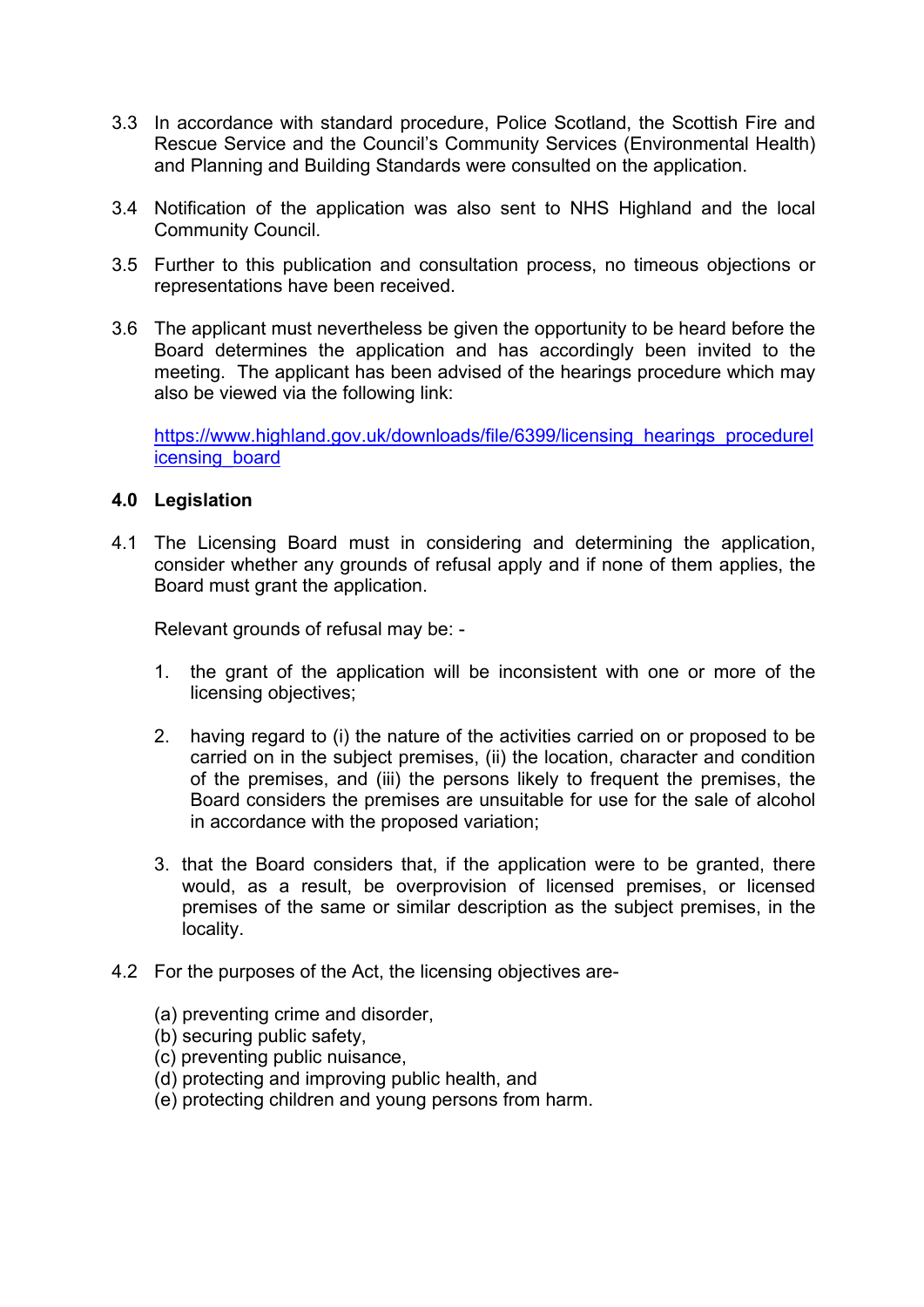- 4.3 The Board only has power either to grant the application and make a variation of the conditions to which the licence is subject or to refuse the application.
- 4.4 If the Board refuses the application, the Board must specify the ground for refusal and if the ground for refusal relates to a licensing objective, the Board must specify the objective in question.

### **5.0 Licensing Standards Officer**

- 5.1 The LSO has provided the following comments:-
	- (i) The premises in question have been licensed since the commencement of the Licensing (Scotland) Act 2005. The premises have been well run and visits by the LSO have shown good standards of diligence to be in place.
	- (ii) A recent refurbishment of the premises has led to a slight increase in the capacity of the alcohol display to 14.8 metres squared, well within the current threshold the Board has set for considering the issue of overprovision.
	- (iii) The accessible alcohol display is well positioned to be afforded good supervision from the cashier counter. It is the opinion of the LSO that this variation will have no adverse impact in respect of the licensing objectives.
	- (iv) Following the public consultation phase of this application no objections or representations have been received by the Board.

## **6.0 HLB local policies**

- 6.1 The following policies are relevant to the application:-
	- (1) Highland Licensing Board Policy Statement 2018-23
	- (2) Highland Licensing Board Equality Strategy

#### **7.0 Conditions**

#### 7.1 **Mandatory conditions**

If the application is approved the mandatory conditions set out in Schedule 3 of the Act will apply.

## 7.2 **Local conditions**

There are no existing local conditions and it is not considered necessary to attach any.